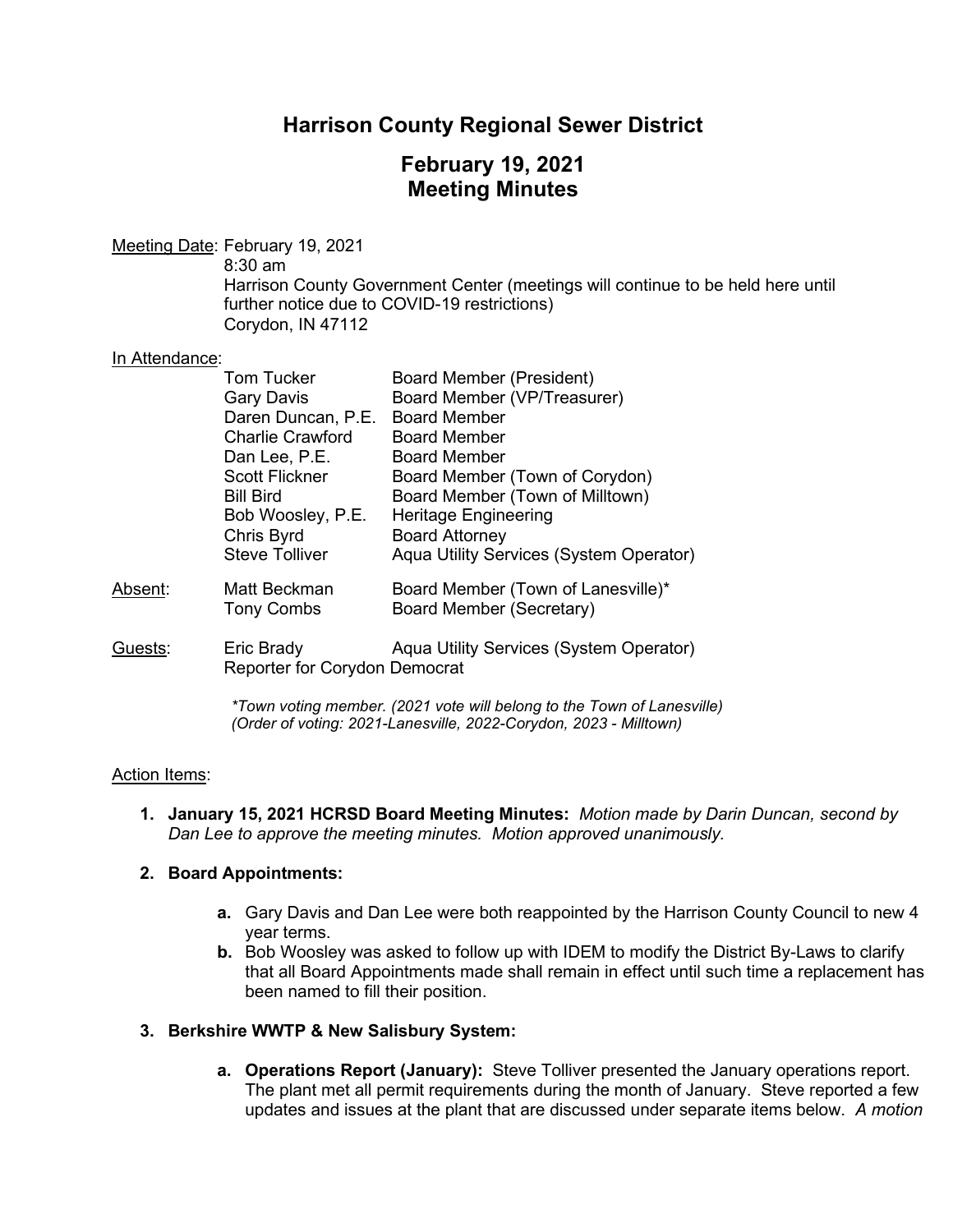*was made by Dan Lee, second by Charlie Crawford to accept the January operations report. Motion approved unanimously.*

- **b. UV System:** Steve reported the UV System was returned to the manufacturing for repairs. He stated the unit was able to be repaired (there was a concern it may have needed to be replaced due to the damage caused from flooding of the unit as a result of the infiltration from the mobile home park). Steve stated the total cost for all repairs was less than \$4,000. Steve reported this represented a significant savings as a new replacement unit would have cost between \$70k - \$80k.
- **c. Berkshire WWTP Excessive Debris/Sludge Removal Expenses:** Steve reported the mobile home parks private collection system experienced and SSO that was reported to IDEM. Steve said the mobile home park apparently decided to flush their lines to remove blockage(s) from their lines to resolve their SSO issue. As a result, a large amount of debris/sludge made its way to the plant which caused significant clogging of the influent pumps. The pumps had to be pulled multiple times for cleaning as well as five (5) loads of material had to be removed from the plant. This cost the District approximately \$7k in effort dealing with this issue.

#### **4. Berkshire WWTP Expansion:**

- **a. Preliminary Engineering Report (PER):** Bob Woosley reported a project planning review meeting is scheduled with SRF on February 23 to review the PER submittal. Bob, Tom, and Matt Robinson will be attending this meeting.
	- **1) Rate Analysis:** Bakertilly is currently in the process of preparing a rate analysis to determine what impact the proposed WWTP improvements will have on the current rates.
- **b. MHP Collection System I/I:** Bob Woosley will follow up with SSK (owners of private collection system) to provide them with names of companies that perform televising work. We will attempt to have SSK fix their system. If these attempts fail the District will begin charging SSK based on flow meter readings (they are currently charged based on water meter readings).
- **c. WWTP Effluent Pumps:** Bob Woosley reported he secured quotes from vendors to install two (2) new effluent pumps at the WWTP. These pumps are larger than the current pumps and are sized to handle future flows from the expanded WWTP. Quotes were secured from Straeffer Pump and Supply and S&K Equipment Company. In addition, a quote was secured from ES2 Electrical Solutions for electrical modifications required at the control panel*.* A summary of the quotes secured:

| <b>ES2 Electrical Solutions</b>  | \$6,341.59  | Electric upgrades required.     |
|----------------------------------|-------------|---------------------------------|
| Straeffer Pump & Supply          | \$27,330.00 | Includes all work required.     |
| <b>S&amp;K Equipment Company</b> | \$22,695.00 | Does not include installation.  |
| <b>Yates and Yates</b>           | \$6,625.00  | Labor to install S&K Equipment. |

Straeffer Pump & Supply was selected for the pump installation. The District asked Bob Woosley to secure additional quotes (if possible) for the electric installation work. If quotes exceed ES2 Electrical Solutions' quote then ES2 will be utilized. *A motion was*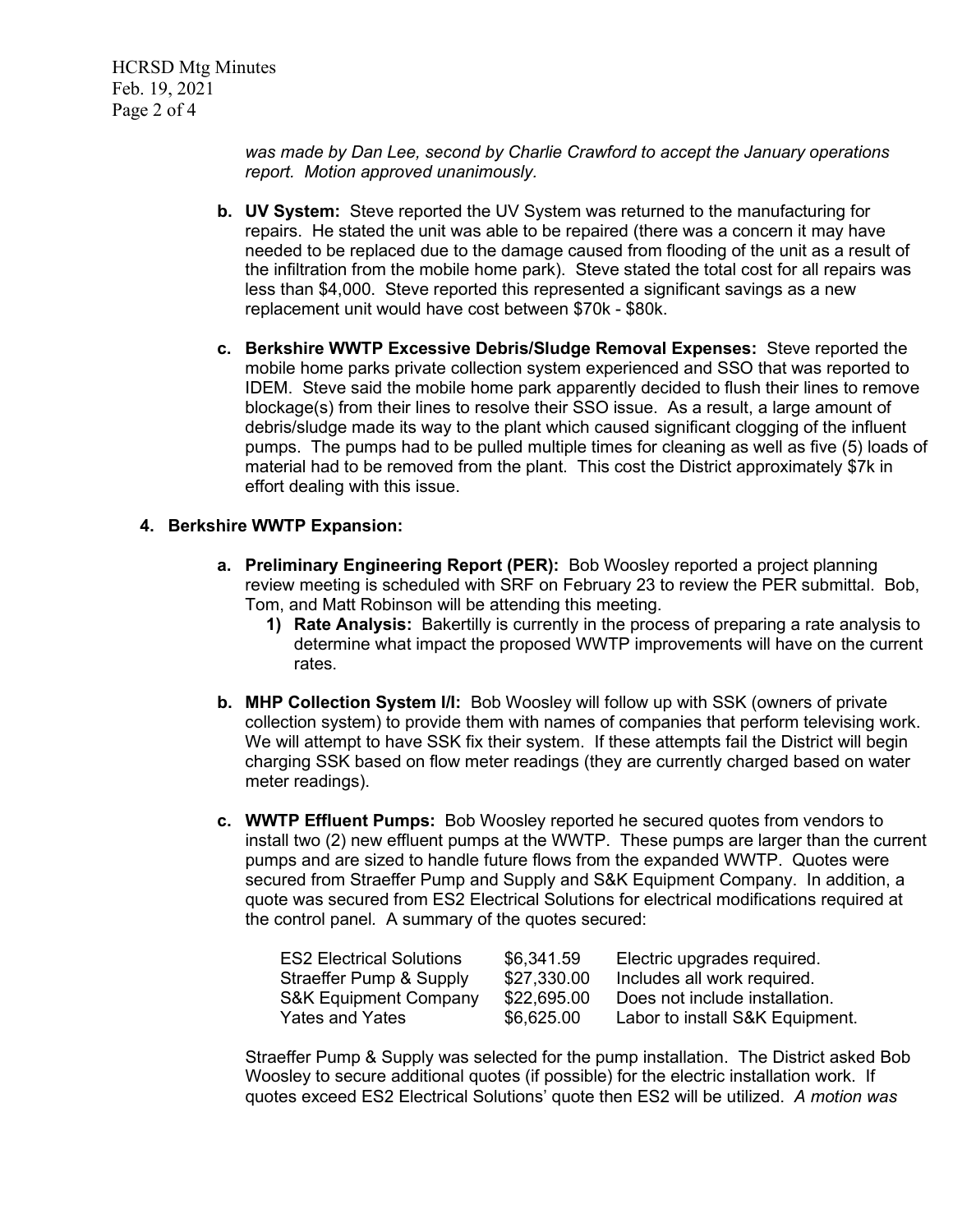*made by Darin Duncan, second by Dan Lee to approve a not to exceed budget of \$33,671.59.*

- **5. Private Developments:** Bob Woosley provided a general update on all private development activities that are on-going.
	- **a.** Poplar Trace Subdivision:
		- **1)** Currently five (5) lots underway (Lots 17, 20, 21, 28, & 29). All fees have been paid.
		- **2)** Two (2) additional lots (Lots 1 & 2) have been requested for service. Awaiting fees to be paid.
	- **b.** Kepley Fields: Currently (8) lots underway (Lots 41, 42, & 44-49). All fees have been paid.
	- **c.** Apple Orchard: Construction is underway on all four (4) buildings. All fees have been paid.
	- **d.** Pineview Group Home: Construction is underway on the group home. All fees have been paid.

## **6. Treasurers Report:**

- **a.** *Motion made by Charlie Crawford, second by Dan Lee to approve the December Treasurer's Report. Motion approved unanimously.*
- **b.** *Motion made by Gary Davis, second by Darin Duncan to pay the following claims. Motion approved unanimously.*

## *District Checking Account:*

| i. Harrison REMC-WWTP electric service                              | \$1,691.97  |
|---------------------------------------------------------------------|-------------|
| ii. Duke Energy - lift station electric service                     | \$28.01     |
| iii. Town of Corydon - January sewer bills                          | \$9,008.87  |
| iv. Aqua Utility Services - WWTP Op., LS Maint., Misc. Maint.       | \$11,557.47 |
| v. Lanesville Utilities - January sewer bills                       | \$878.14    |
| vi. IDEM - Annual Permit fees                                       | \$700.00    |
| vii. Ind. Underground Plant Protection – quarterly fees             | \$11.40     |
| viii. Ind. Regional Sewer District Association dues                 | \$50.00     |
| ix. Whitis Law Office - January services                            | \$990.00    |
| x. Heritage Eng. - Retainer/web site/NS Support/WWTP Exp.\$4,449.86 |             |
|                                                                     |             |

#### Next Meeting:

Regular Board Meeting: **Friday March 19, 2021 at 8:30 am** at the Harrison County Government Center.

Minutes prepared by: Heritage Engineering.

# **End of Minutes**